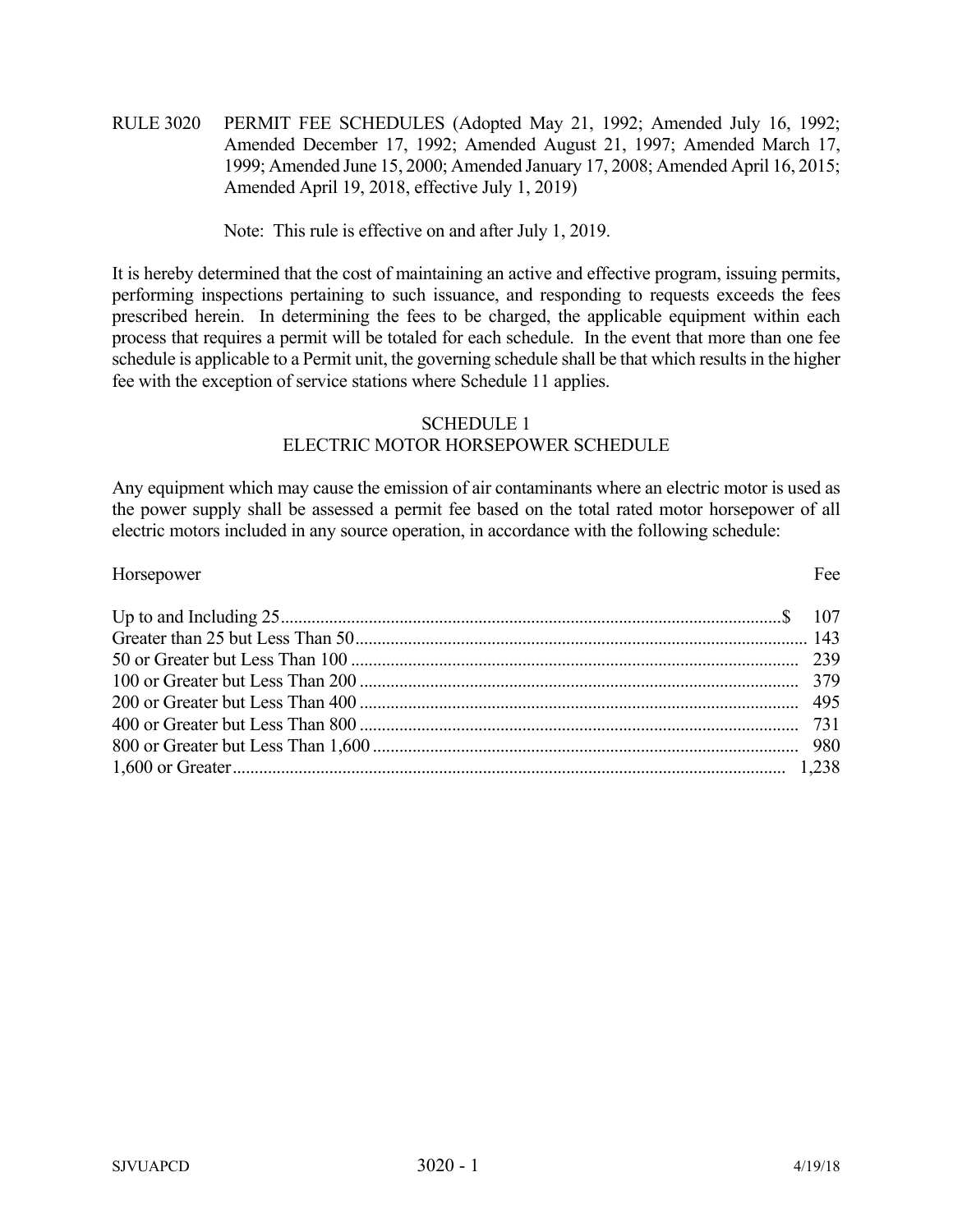### SCHEDULE 2 FUEL BURNING EQUIPMENT SCHEDULE

Any equipment which may cause the emission of air contaminants in which fuel is burned, with the exception of incinerators which are covered in Schedule 4 and electric power generating facilities which are covered in Schedule 8, shall be assessed a permit fee based upon the design fuel consumption of the equipment expressed in million British Thermal Units (MMBTU) per hour using gross heating values of the fuel in accordance with the following schedule:

### MMBTU Per Hour Fee

| 1.238 component resonance component in the set of $1,238$ component $1,238$ |  |
|-----------------------------------------------------------------------------|--|

#### SCHEDULE 3 ELECTRIC ENERGY SCHEDULE

Any equipment which may cause the emission of air contaminants and which uses electric energy, with the exception of electric motors covered in Schedule 1, shall be assessed a permit fee based on the total kilovolt ampere (KVA) rating, in accordance with the following schedule:

Kilovolt Amperes Fee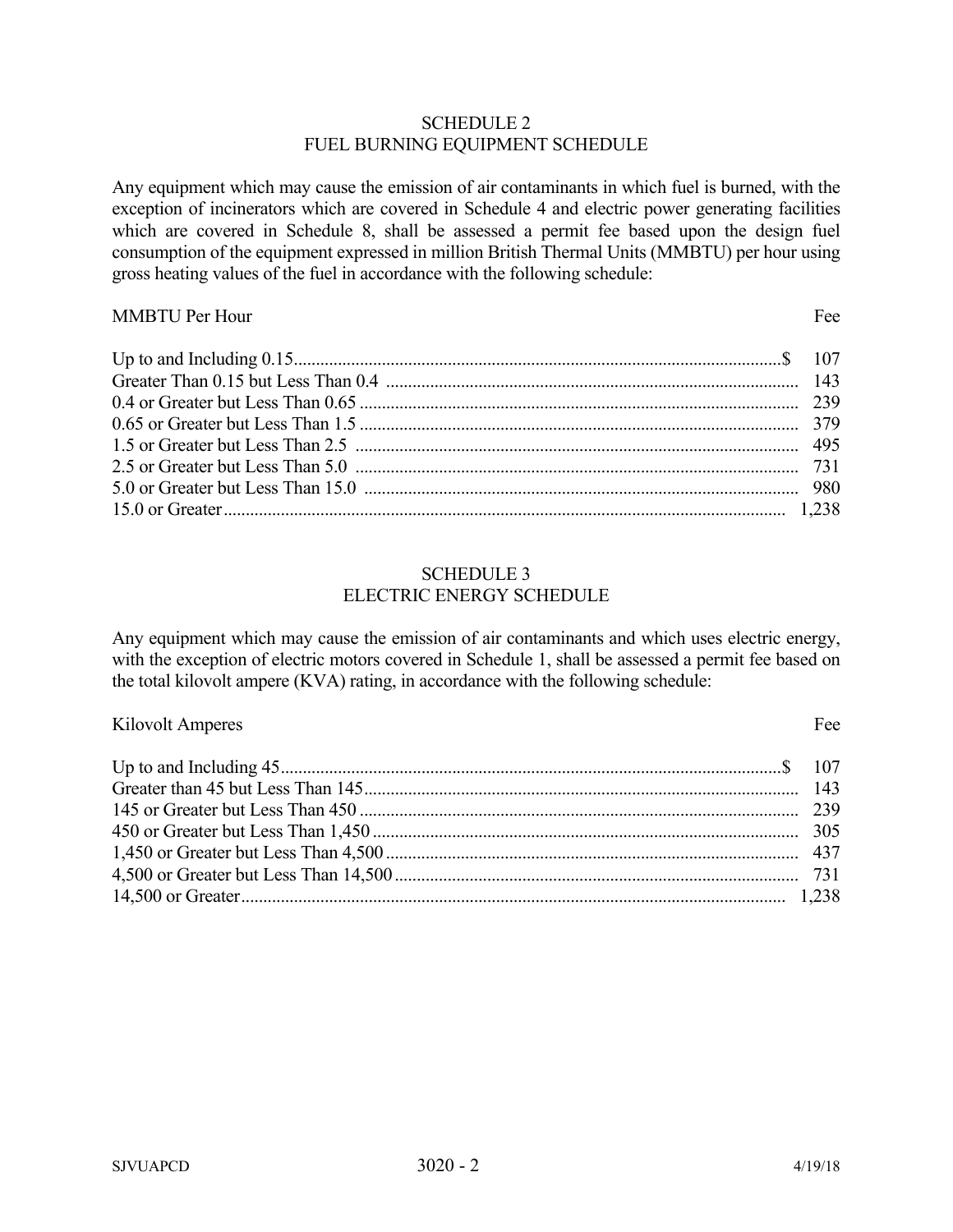#### SCHEDULE 4 INCINERATOR SCHEDULE

Any equipment designed and used primarily to dispose of combustible refuse by wholly consuming the material charged and leaving only the ashes or residue shall be assessed a permit fee based on the following schedule of the maximum horizontal inside cross-sectional area, in square feet, of the primary combustion chamber:

# Area in Square Feet Fee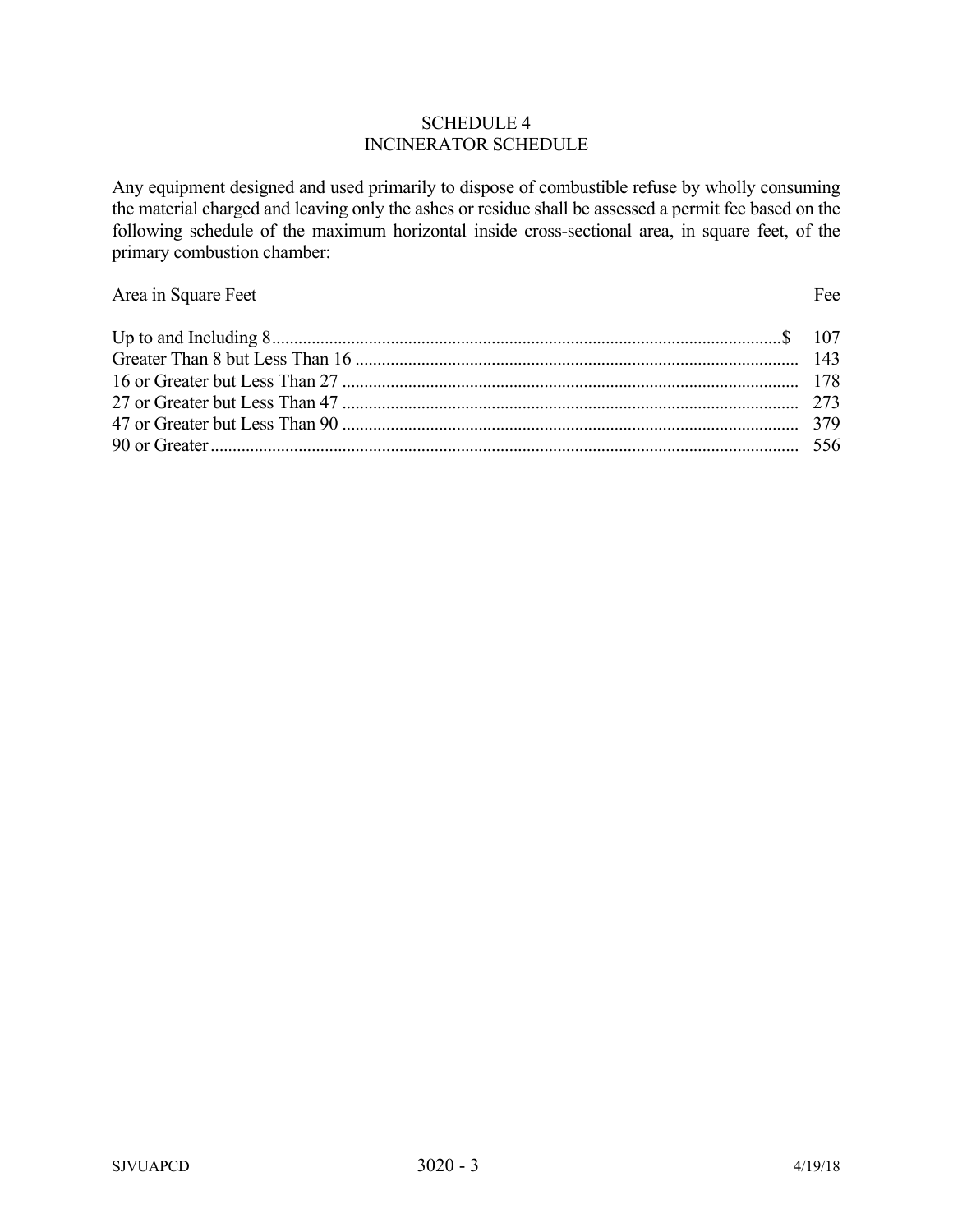### SCHEDULE 5 STATIONARY CONTAINER SCHEDULE

Any stationary tank, reservoir, or other container, the contents of which may emit an air contaminant, except those owned or operated by a small producer as defined in Rule 1020 (Definitions) shall be assessed a permit fee based on the following schedule of capacities in gallons or cubic equivalent:

Gallons Fee

Any stationary tank, reservoir, or other container, owned and operated by a small producer, as defined in Rule 1020 (Definitions), the contents of which may emit an air contaminant shall be assessed a permit fee based on the following schedule of capacities in gallons or cubic equivalent:

## Gallons Fee

Up to and Including 5,000 ............................................................................................................... \$ 40 Greater than 5,000 but Less Than 20,000 ........................................................................................ 56 20,000 or Greater but Less Than 50,000 .......................................................................................... 78 50,000 or Greater but Less Than 100,000 ........................................................................................ 91 100,000 or Greater but Less Than 500,000 .................................................................................... 121 500,000 or Greater but Less Than 1,000,000 ................................................................................... 156 1,000,000 or Greater .......................................................................................................................... 223

# SCHEDULE 6 MISCELLANEOUS SCHEDULE

Any source operation which may cause the issuance of air contaminants as defined in Rule 1020 (Definitions), which is not included in other schedules shall be assessed a permit fee of \$128 per source operation.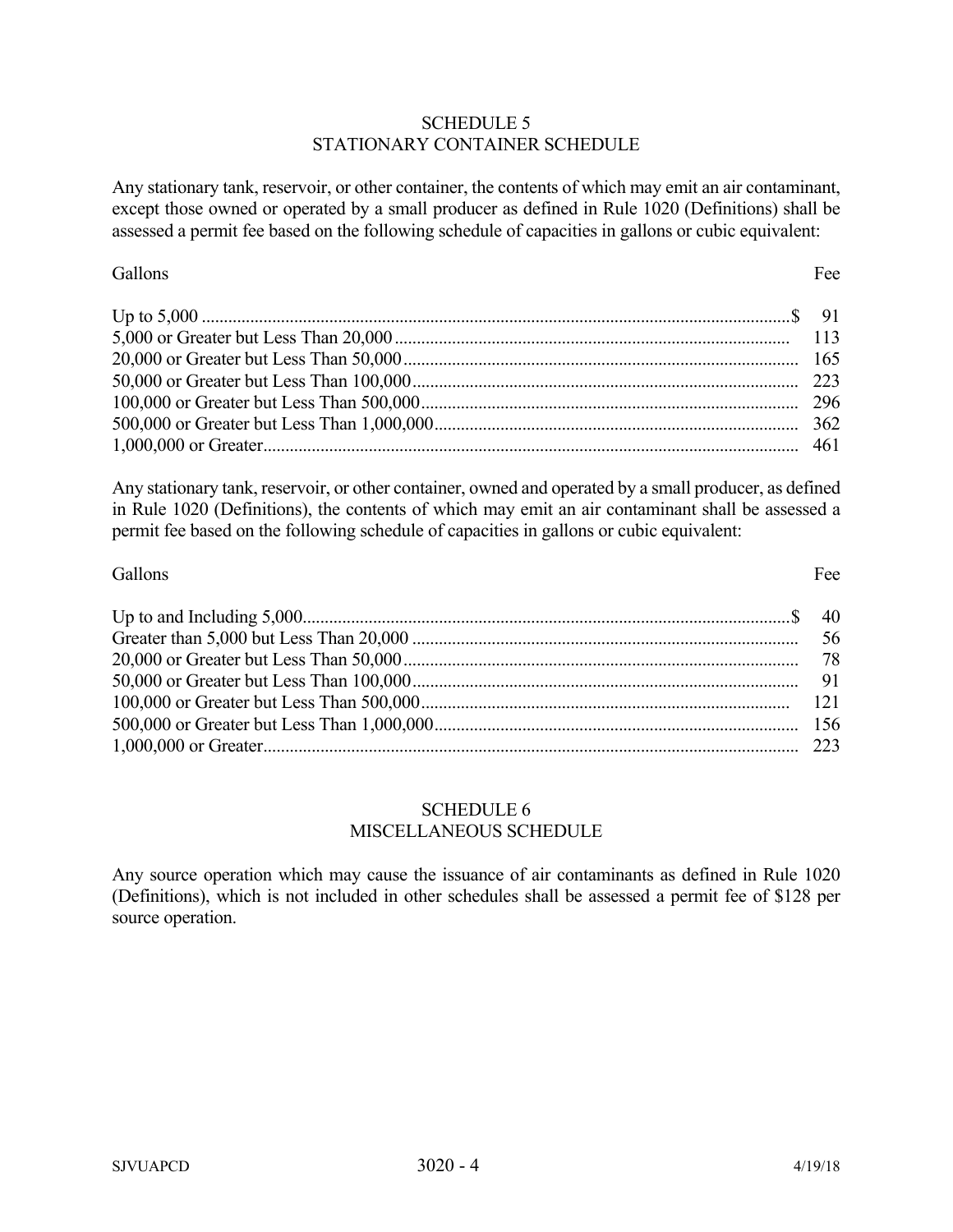# SCHEDULE 7 RESOURCE RECOVERY SCHEDULE

Any equipment which may cause the emission of air contaminants from the combustion of tires or other waste material used for the generation of electric power shall be assessed a permit fee based on the gross output of the electric generating equipment in accordance with the following schedule:

## Kilowatts Fee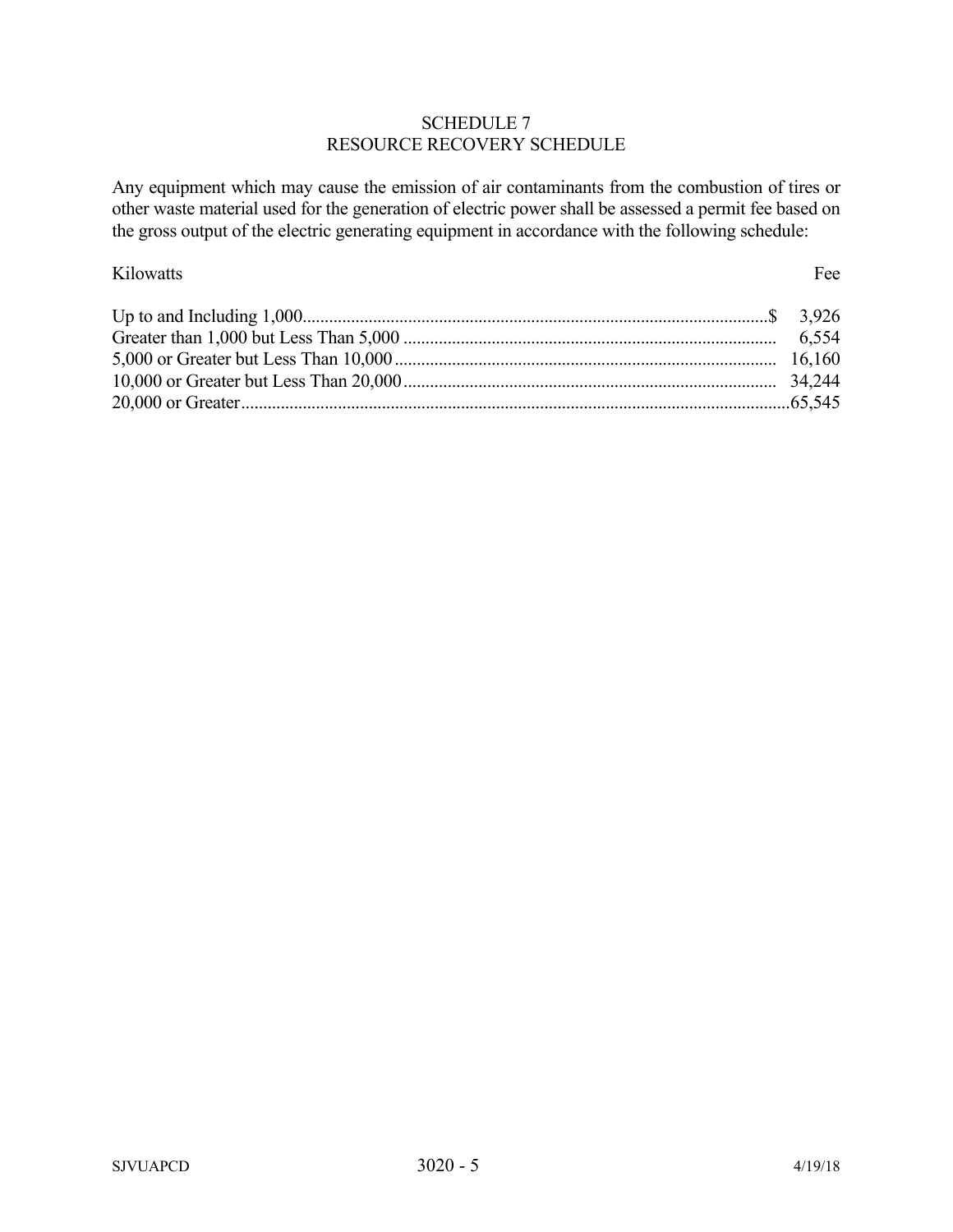#### SCHEDULE 8 ELECTRIC GENERATION SCHEDULE

A. Any equipment not subject to paragraph B, which may cause the emission of air contaminants from the combustion of fossil or wood-derived fuel (including agricultural waste or biomass) for the generation of electric power shall be assessed a permit fee based on the gross output of the electric generating equipment, in accordance with the following schedule. No other fees shall apply to permitted equipment associated with the electrical generating equipment.

#### Kilowatts Fee

B. Any new equipment constructed on or after March 17, 1999 with a gross electric output of 35,000 kilowatts or greater, which may cause the emission of air contaminants from the combustion of fossil or wood-derived fuel (including agricultural waste or biomass) for the generation of electric power shall be assessed a permit fee based on the gross output of the electric generating equipment in accordance with the following schedule. No other fees shall apply to permitted equipment associated with the electrical generating facility.

# Kilowatts Fee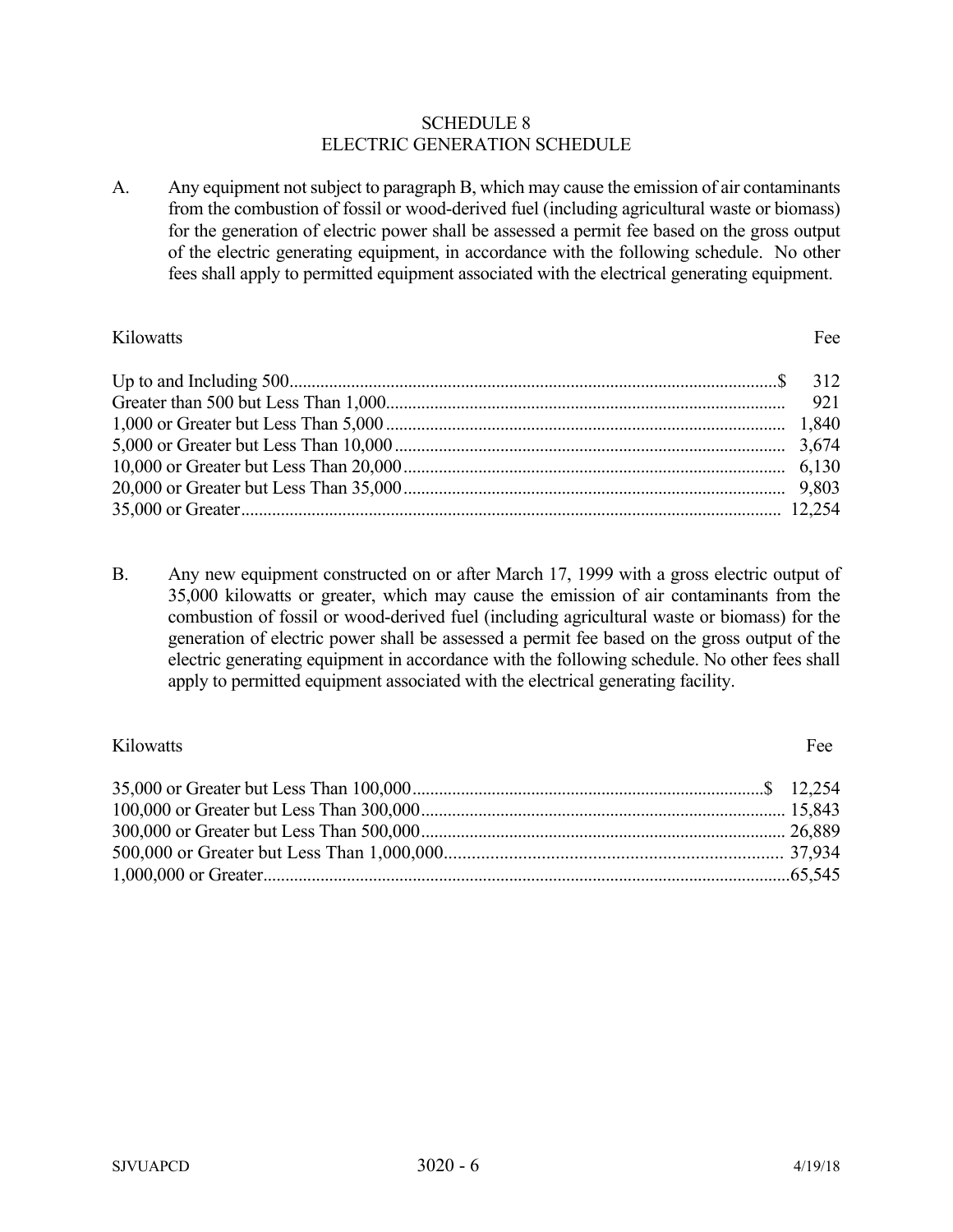### SCHEDULE 9 STEAM-ENHANCED CRUDE OIL PRODUCTION WELL SCHEDULE

Steam-enhanced crude oil production wells, except those owned by a small producer, shall be assessed a permit fee of \$11.23 per well. A single permit authorizing 150 or more steam-enhanced crude oil production wells not served by a vapor recovery system and not owned by a small producer shall be assessed a permit fee of \$1,681.

Steam-enhanced crude oil production wells owned by a small producer shall be assessed a permit fee of \$5.62 per well. A single permit authorizing 150 or more steam-enhanced crude oil production wells owned by a small producer and not served by a vapor recovery system shall be assessed a permit fee of \$841.

# SCHEDULE 10 INTERNAL COMBUSTION ENGINE SCHEDULE

Any stationary piston type internal combustion engine of greater than 50 brake horsepower shall be assessed a permit fee based on the following schedule of horsepower:

#### Brake Horsepower Fee

# SCHEDULE 11 FUEL DISPENSING EQUIPMENT SCHEDULE

Any fuel dispensing equipment (including stationary fuel storage tanks, dispensers, and associated piping) established at a single location which is primarily used for the purpose of fueling vehicles and equipment shall be assessed a permit fee. Systems that require additional testing for each grade of fuel dispensed by a nozzle shall be assessed a permit fee based on the number of grades of fuel that can be dispensed at each nozzle at a fee of \$42 per grade per nozzle. All other fuel dispensing equipment will be assessed a permit fee based on the number of fuel dispensing nozzles at a fee of \$42 per nozzle.